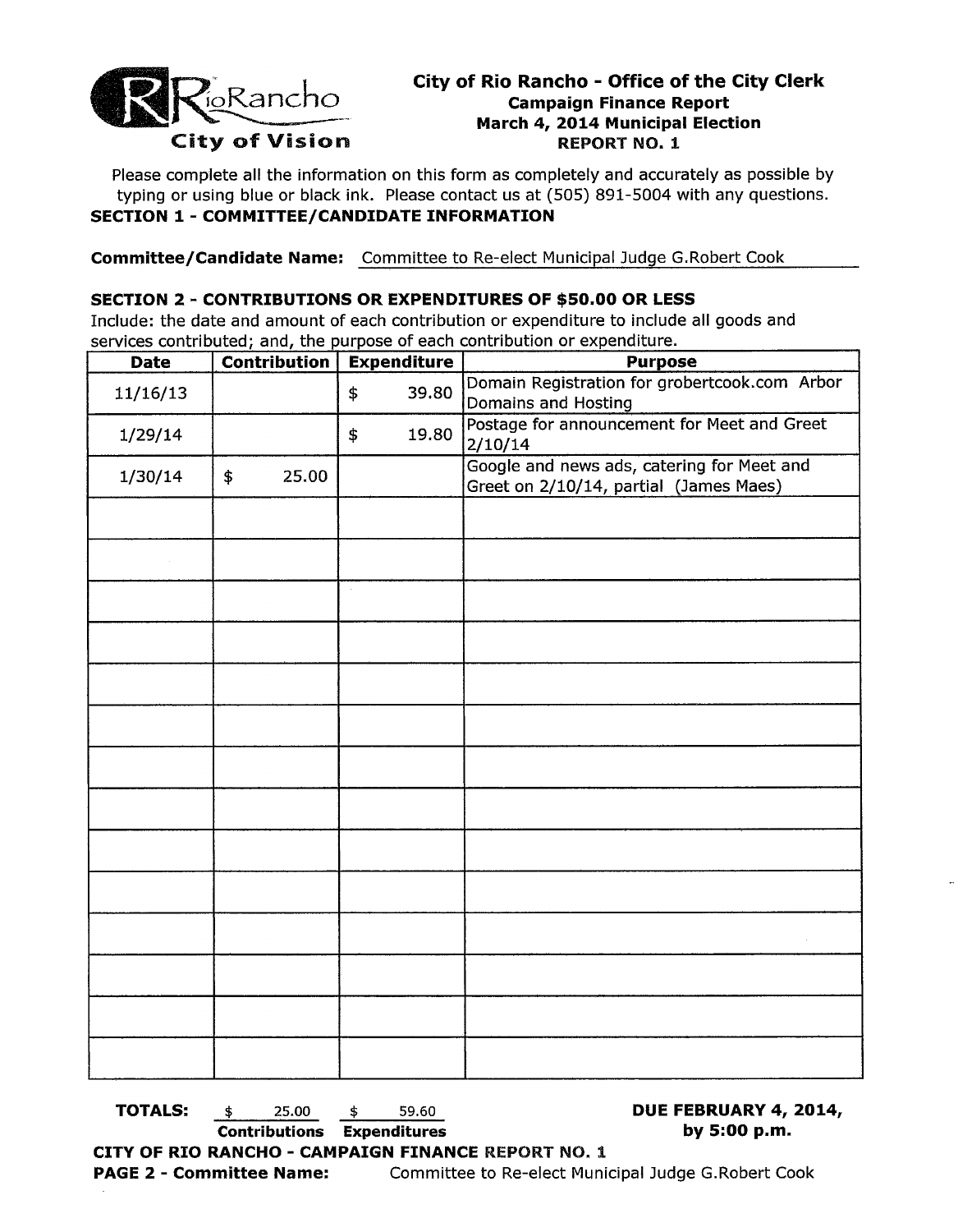# **SECTION 3 - CONTRIBUTIONS OR EXPENDITURES OF MORE THAN \$50.00 (Cumulative)**

Include: the name and address of the person or entity from whom any cumulative contribution or expenditure of more than \$50.00 was received or made; the date and amount of each contribution or expenditure to include all goods and services contributed; and, the purpose of each contribution or expenditure

| <b>Date</b>                                                                 |                        | Contribution Expenditure | <b>Name/Address</b>                                                                                | <b>Purpose</b>                                                                 |  |  |
|-----------------------------------------------------------------------------|------------------------|--------------------------|----------------------------------------------------------------------------------------------------|--------------------------------------------------------------------------------|--|--|
| 11/6/13                                                                     | 100.00<br>\$           |                          | G.Robert Cook 6636 Shiprock Dr.<br>NE Rio Rancho, NM 87144                                         | Balance of Voter Data CD, political<br>signs, wirestakes                       |  |  |
| 11/15/13                                                                    | \$<br>700.00           |                          | G.Robert Cook 6636 Shiprock Dr.<br>NE Rio Rancho, NM 87144                                         | Signs, sign hardware, sign permits,<br>cards, meal re-election comm meeting    |  |  |
| 11/17/13                                                                    | $\frac{1}{2}$<br>75.00 | \$<br>75.00              | Greg Connors (personal funds)<br>408 Annette Dr. NE Rio Rancho,<br>NM 87124                        | Sandoval County, down payment for<br>Voter Data CD                             |  |  |
| 11/18/13                                                                    |                        | \$<br>57.31              | Sandoval County Bureau of Elect<br>1500 Idalia Rd. Building D<br>Bernalillo NM 87004               | Sandoval County, balance for Voter<br>Data                                     |  |  |
| 11/27/13                                                                    |                        | 330.01<br>\$             | G.S.P Graphic Screenprinting<br>Production Inc. 5512 Mitchelldale<br>Houston, TX 77092             | Political Signs, wirestakes                                                    |  |  |
| 12/3/13                                                                     | \$<br>250.00           |                          | Pacheco Bail Bonds 1102<br>Montoya Rd. Bernalillo, NM<br>87004                                     | Google Ads, partial                                                            |  |  |
| 12/3/13                                                                     | \$<br>100.00           |                          | Dan Stoddard 6436 Matamoros<br>Rd. NE Rio Rancho, NM 87144                                         | Google Ads, partial                                                            |  |  |
| 12/3/13                                                                     |                        | \$<br>80.00              | City of Rio Rancho 3200 Civic<br>Center Circle NE STE, 130 Rio<br>Rancho, NM 87144                 | Political Sign Permits                                                         |  |  |
| 12/13/13                                                                    | \$<br>60.91            | \$<br>60.91              | G.Robert Cook 6636 Shiprock Dr.<br>NE Rio Rancho, NM 87144                                         | Home Depot 7700 US 550 NE Rio<br>Rancho, NM 87124, Materials for signs         |  |  |
| 12/16/13                                                                    | 1,000.00<br>\$         |                          | Don Chalmers Ford 2500 Rio<br>Rancho Blvd. Rio Rancho, NM<br>87124                                 | Google and news ads, catering for Meet<br>& Greet 1/30, Domain Reg, postage    |  |  |
| 12/24/13                                                                    |                        | \$<br>144.26             | G.S.P Graphic Screenprinting<br>Production Inc. 5512 Mitchelidale<br>Houston, TX, 77092            | Political palm size cards                                                      |  |  |
| 1/6/14                                                                      |                        | 132.43<br>\$             | Sandies at the Santa Ana Casino<br>54 Jemez Canyon Dam Rd. Santa<br>Ana Pueblo 87004               | Dinner meeting for re-election<br>committee                                    |  |  |
| 1/6/14                                                                      | 193.90<br>\$           |                          | Rayetta Martin 1005 Texas Ave.<br>Sweeney, Texas 77480                                             | Google and news ads, catering for Meet<br>and Greet, partial                   |  |  |
| 1/6/14                                                                      |                        | \$<br>53.72              | West Mesa Auto Craft 122<br>Frontage Rd. Rio Rancho, NM<br>87124                                   | Construction of two large re-election<br>signs                                 |  |  |
| 1/21/14                                                                     | \$<br>100.00           |                          | William J. Tyron Lincoln Plaza<br>STE. M-1 4020 Peggy Rd. SE Rio<br>Rancho, NM 87144               | Google and newspaper ads, catering for<br>Meet & Greet 2/10, partial           |  |  |
| 1/21/13                                                                     | \$<br>120.00           |                          | Raymond Cook 6800 Vista Del<br>Norte Rd. NE Abg., NM 87113                                         | Google and newspaper ads catering for<br>Meet & Greet on 2/10, partial         |  |  |
| $12/16/13$ \$                                                               | 275.01                 | \$<br>275.01             | R.R Police & Dispatchers Assoc.<br>(Bus. Funds) C/O J. Garcia 500<br>Quantam Rd. NE R.R., NM 98124 | Political signs and wirestakes                                                 |  |  |
| 1/27/14                                                                     |                        | \$<br>500.00             | Edit House Productions LLC 918<br>Pinehurst Rd. NE Rio Rancho, NM<br>87124                         | Google Ad Words Campaign, down<br>payment                                      |  |  |
| 1/28/14                                                                     | \$<br>200.00           | \$<br>200.00             | Dr. Vinyl of Central NM, LLC 832<br>St. SE Rio Rancho, NM 87124                                    | 4 magnetic signs                                                               |  |  |
| 1/30/14                                                                     |                        | 200.00<br>\$             | Anthony Papadiso 2124 San<br>Pablo Rio Rancho, NM 87124                                            | Catering for Meet and Greet at Pet Food<br>Gone Wild 1/30/14                   |  |  |
| 1/28/14                                                                     | 100.00<br>\$           | 88.57<br>\$              | Paul and Ruby Caputo 3703 34th<br>Cir SE Rio Rancho, NM 87124                                      | Stationery/envelops ref Meet & Greet<br>2/10, printer cart., bal \$11.43 (dep) |  |  |
| <b>TOTALS:</b><br>DUE FEBRUARY 4, 2014,<br>3,274.82<br>\$<br>2,197.22<br>\$ |                        |                          |                                                                                                    |                                                                                |  |  |
| by 5:00 p.m.<br><b>Contributions</b><br><b>Expenditures</b>                 |                        |                          |                                                                                                    |                                                                                |  |  |

**CITY OF RIO RANCHO - CAMPAIGN FINANCE REPORT NO. 1 PAGE 3 SECTION 4 - TOTALS**